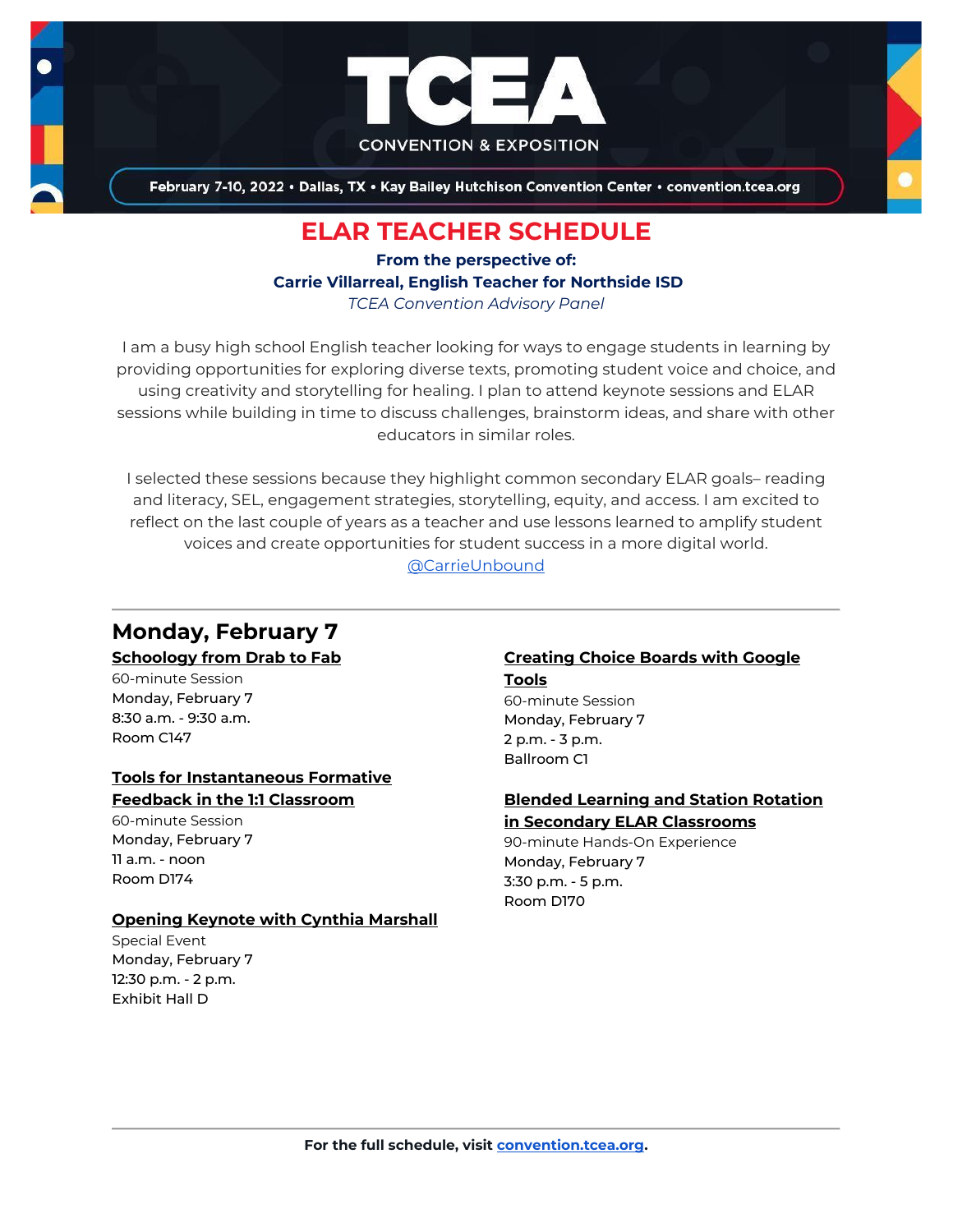

February 7-10, 2022 . Dallas, TX . Kay Bailey Hutchison Convention Center . convention.tcea.org

## **Tuesday, February 8**

**[Morning Kickoff: Social-Emotional](https://register.tcea.org/2022/session_list.cfm?session_key=289A6EFF-F04D-A206-2B64-93B4307E2033&session_date=Tuesday,%20Feb%2008,%202022)  [Learning](https://register.tcea.org/2022/session_list.cfm?session_key=289A6EFF-F04D-A206-2B64-93B4307E2033&session_date=Tuesday,%20Feb%2008,%202022)**

Special Event Tuesday, February 8 7:30 a.m. – 8 a.m. Online

#### **[The Equity Cycle: Anti-Racist, Diverse,](https://register.tcea.org/2022/session_list.cfm?session_key=C7D0EECE-F04D-A206-2B64-047DED2E344B&session_date=Tuesday,%20Feb%2008,%202022)  [and Inclusive Digital Education](https://register.tcea.org/2022/session_list.cfm?session_key=C7D0EECE-F04D-A206-2B64-047DED2E344B&session_date=Tuesday,%20Feb%2008,%202022)**

3-hour Hands-On Experience Tuesday, February 8 8 a.m. - 11 a.m. Room D161

### **[Creating a Digital Interactive Notebook](https://register.tcea.org/2022/session_list.cfm?session_key=02361F74-F04D-A206-2B64-9627472B8CA4&session_date=Tuesday,%20Feb%2008,%202022)**

90-minute Session Tuesday, February 8 11 a.m. - 12:30 p.m. Room C155

### **[Digital Lit Circles with Schoology](https://register.tcea.org/2022/session_list.cfm?session_key=02363969-F04D-A206-2B64-7D65BDEF58E4&session_date=Tuesday,%20Feb%2008,%202022)**

90-minute Hands-On Experience Tuesday, February 8 11:30 a.m. - 1 p.m. Room D170

### **Wednesday, February 9**

#### **[So We Had a Pandemic... Now What?](https://register.tcea.org/2022/session_list.cfm?session_key=0240BA5C-F04D-A206-2B64-E915C616328A&session_date=Wednesday,%20Feb%2009,%202022)**

60-minute Panel Discussion Wednesday, February 9 8:30 a.m. - 9:30 a.m. Room D171

#### **[Enhancing Social and Emotional](https://register.tcea.org/2022/session_list.cfm?session_key=02371F52-F04D-A206-2B64-A34909441FE2&session_date=Wednesday,%20Feb%2009,%202022)  [Learning with Technology](https://register.tcea.org/2022/session_list.cfm?session_key=02371F52-F04D-A206-2B64-A34909441FE2&session_date=Wednesday,%20Feb%2009,%202022)**

45-minute Session Wednesday, February 9 10:15 a.m. - 11 a.m. Ballroom D4

#### **[Sprinting to Design Thinking in the](https://register.tcea.org/2022/session_list.cfm?session_key=024102F0-F04D-A206-2B64-DF0959A7CEB2&session_date=Tuesday,%20Feb%2008,%202022)  [Classroom: PBL the Google Way](https://register.tcea.org/2022/session_list.cfm?session_key=024102F0-F04D-A206-2B64-DF0959A7CEB2&session_date=Tuesday,%20Feb%2008,%202022)**

90-minute Hands-On Experience Tuesday, February 8 1:30 p.m. - 3 p.m. Room D161

### **[Reading in a Digital World](https://register.tcea.org/2022/session_list.cfm?session_key=023F4E4A-F04D-A206-2B64-58DCCF482A34&session_date=Tuesday,%20Feb%2008,%202022)**

45-minute Session Tuesday, February 8 3:30 p.m. - 4:15 p.m. Ballroom D1

### **[Robert Knight Exhibit Hall](https://register.tcea.org/2022/session_list.cfm?session_key=61CDF249-F04D-A206-2B64-15D6559D2515&session_date=Tuesday,%20Feb%2008,%202022)**

Special Event Tuesday, February 8 2 p.m. – 7 p.m. Exhibit Hall

#### **[Understanding and Identifying Learning](https://register.tcea.org/2022/session_list.cfm?session_key=C7EF0583-F04D-A206-2B64-666E7EA5D359&session_date=Wednesday,%20Feb%2009,%202022)  [Gaps](https://register.tcea.org/2022/session_list.cfm?session_key=C7EF0583-F04D-A206-2B64-666E7EA5D359&session_date=Wednesday,%20Feb%2009,%202022)**

45-minute Session Wednesday, February 9 11 a.m. - 11:45 a.m. Ballroom D1

### **[Dedicated Exhibit Hall](https://register.tcea.org/2022/session_list.cfm?session_key=61CDD8E6-F04D-A206-2B64-74AAAD8173D7&session_date=Wednesday,%20Feb%2009,%202022)**

Special Event Wednesday, February 9 2 p.m. – 3 p.m. Exhibit Hall